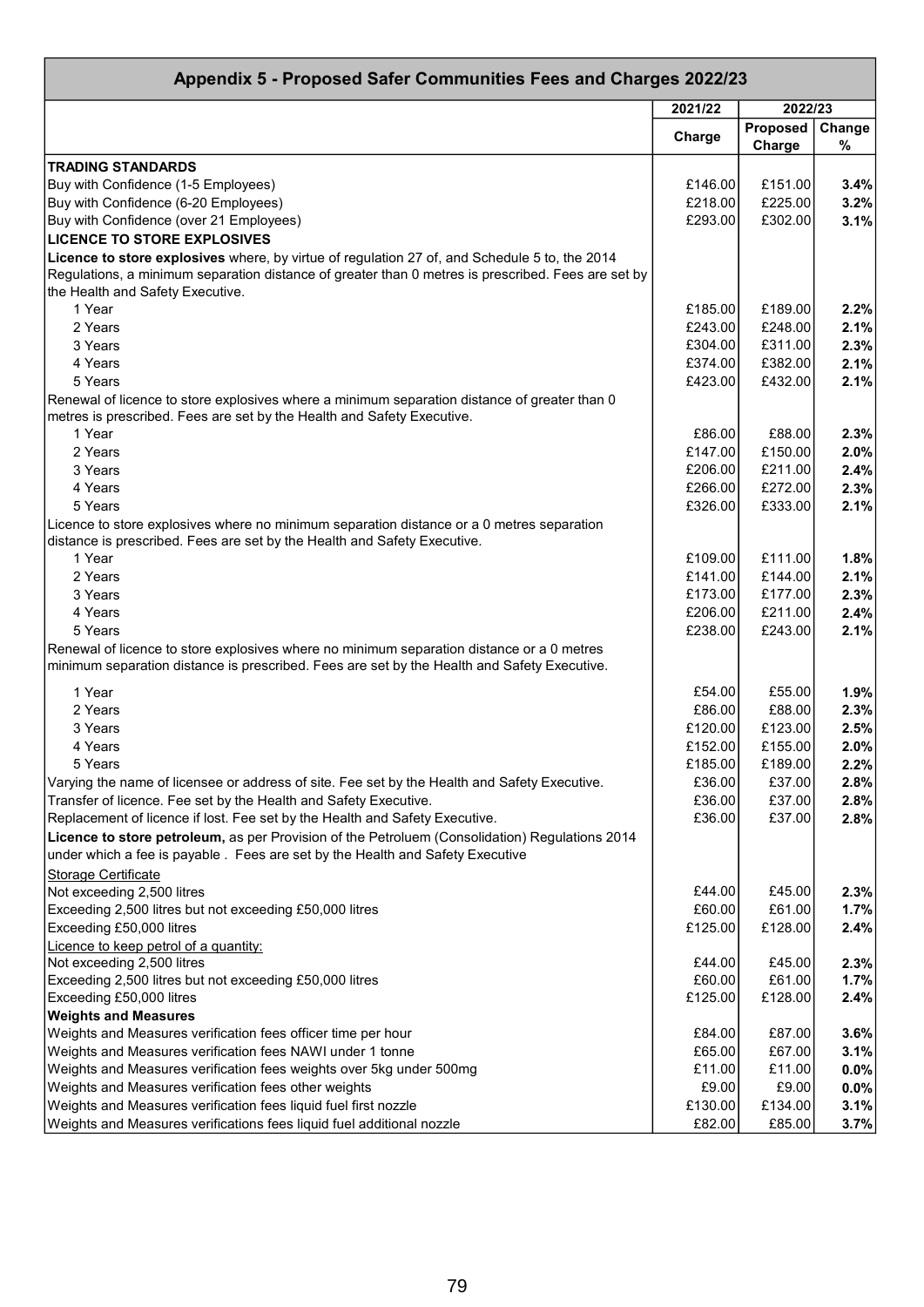| Appendix 5 - Proposed Safer Communities Fees and Charges 2022/23                                         |         |                                                    |             |  |
|----------------------------------------------------------------------------------------------------------|---------|----------------------------------------------------|-------------|--|
|                                                                                                          | 2021/22 | 2022/23                                            |             |  |
|                                                                                                          | Charge  | Proposed<br>Charge                                 | Change<br>% |  |
| <b>LOCAL AUTHORITY POLLUTION PREVENTION AND CONTROL</b>                                                  |         |                                                    |             |  |
| <b>Application Fee:</b>                                                                                  |         |                                                    |             |  |
| Standard process (includes solvent emission activities)<br>Additional fee for operating without a permit |         | Set nationally by DEFRA<br>Set nationally by DEFRA |             |  |
| PVRI, SWOBs and Dry Cleaners                                                                             |         | Set nationally by DEFRA                            |             |  |
| PVR I and II combined                                                                                    |         | Set nationally by DEFRA                            |             |  |
| VRs and other Reduced Fee Activities                                                                     |         | Set nationally by DEFRA                            |             |  |
| Reduced fee activates: Additional fee for operating without a permit                                     |         | Set nationally by DEFRA                            |             |  |
| Mobile plant (not using simplified permits):                                                             |         |                                                    |             |  |
| for the first and second permits                                                                         |         | Set nationally by DEFRA                            |             |  |
| for the third to seventh applications                                                                    |         | Set nationally by DEFRA                            |             |  |
| for the eight and subsequent applications                                                                |         | Set nationally by DEFRA                            |             |  |
| Note: where an application for any of the above is for combined Part B and waste application, add        |         |                                                    |             |  |
| an extra £297 to the above amounts.                                                                      |         |                                                    |             |  |
| <b>Annual Subsistence Charge:</b>                                                                        |         |                                                    |             |  |
| Standard process Low                                                                                     |         | Set nationally by DEFRA                            |             |  |
| <b>Standard process Medium</b>                                                                           |         | Set nationally by DEFRA                            |             |  |
| Standard process High                                                                                    |         | Set nationally by DEFRA                            |             |  |
| PVRI, SWOBs and Dry Cleaners Low/Medium/High                                                             |         | Set nationally by DEFRA                            |             |  |
| PVR I & II combined Low/Medium/High                                                                      |         | Set nationally by DEFRA                            |             |  |
| Vehicle refinishers and other reduced fees Low/Medium/High                                               |         | Set nationally by DEFRA                            |             |  |
| Mobile plant, for the first and second permits Low/Medium/High                                           |         | Set nationally by DEFRA                            |             |  |
| for the third to seventh applications Low/Medium/High                                                    |         | Set nationally by DEFRA<br>Set nationally by DEFRA |             |  |
| eighth and subsequent permits Low/Medium/High<br>Late Payment Fee                                        |         | Set nationally by DEFRA                            |             |  |
| the additional amounts in brackets above must be charged where a permit is for a combined Part B         |         |                                                    |             |  |
| and waste installation                                                                                   |         |                                                    |             |  |
| Where a Part B installation is subject to reporting under the E-PRTR Regulation, add an extra £99        |         |                                                    |             |  |
| to the above amounts:                                                                                    |         |                                                    |             |  |
| <b>Pollution Release and Transfer Register</b>                                                           |         |                                                    |             |  |
| Application                                                                                              |         | Set nationally by DEFRA                            |             |  |
| Additional fee for operating without a permit                                                            |         | Set nationally by DEFRA                            |             |  |
| <b>Annual Subsistence Low</b>                                                                            |         | Set nationally by DEFRA                            |             |  |
| Annual Subsistence Medium                                                                                |         | Set nationally by DEFRA                            |             |  |
| Annual Subsistence High                                                                                  |         | Set nationally by DEFRA                            |             |  |
| Late Payment Fee                                                                                         |         | Set nationally by DEFRA                            |             |  |
| Substational Variation                                                                                   |         | Set nationally by DEFRA                            |             |  |
| Transfer                                                                                                 |         | Set nationally by DEFRA                            |             |  |
| Partial transfer                                                                                         |         | Set nationally by DEFRA                            |             |  |
| Surrender<br><b>Transfer and Surrender:</b>                                                              |         | Set nationally by DEFRA                            |             |  |
| Standard process transfer                                                                                |         | Set nationally by DEFRA                            |             |  |
| Standard process partial transfer                                                                        |         | Set nationally by DEFRA                            |             |  |
| New Operator at low risk reduced fee activity (extra one-off subsistence charge - see Art 15 (2)         |         | Set nationally by DEFRA                            |             |  |
| of charging scheme)                                                                                      |         |                                                    |             |  |
| Surrender: all Part B activities                                                                         |         | Set nationally by DEFRA                            |             |  |
| Reduced fee activities: transfer                                                                         |         | Set nationally by DEFRA                            |             |  |
| Reduced fee activities: partial transfer                                                                 |         | Set nationally by DEFRA                            |             |  |
| Temporary transfer for mobiles:                                                                          |         |                                                    |             |  |
| First transfer                                                                                           |         | Set nationally by DEFRA                            |             |  |
| repeat following enforcement or warning                                                                  |         | Set nationally by DEFRA                            |             |  |
| <b>Substantial Change:</b>                                                                               |         |                                                    |             |  |
| Standard process                                                                                         |         | Set nationally by DEFRA                            |             |  |
| Standard process where the substantial change results in a new PPC activity                              |         | Set nationally by DEFRA                            |             |  |
| Reduced fee activities                                                                                   |         | Set nationally by DEFRA                            |             |  |
| <b>OTHER FEES</b>                                                                                        |         |                                                    |             |  |
| Language school inspection                                                                               | £92.00  | £95.00                                             | 3.3%        |  |
| Information to solicitors                                                                                | £156.00 | £161.00                                            | 3.2%        |  |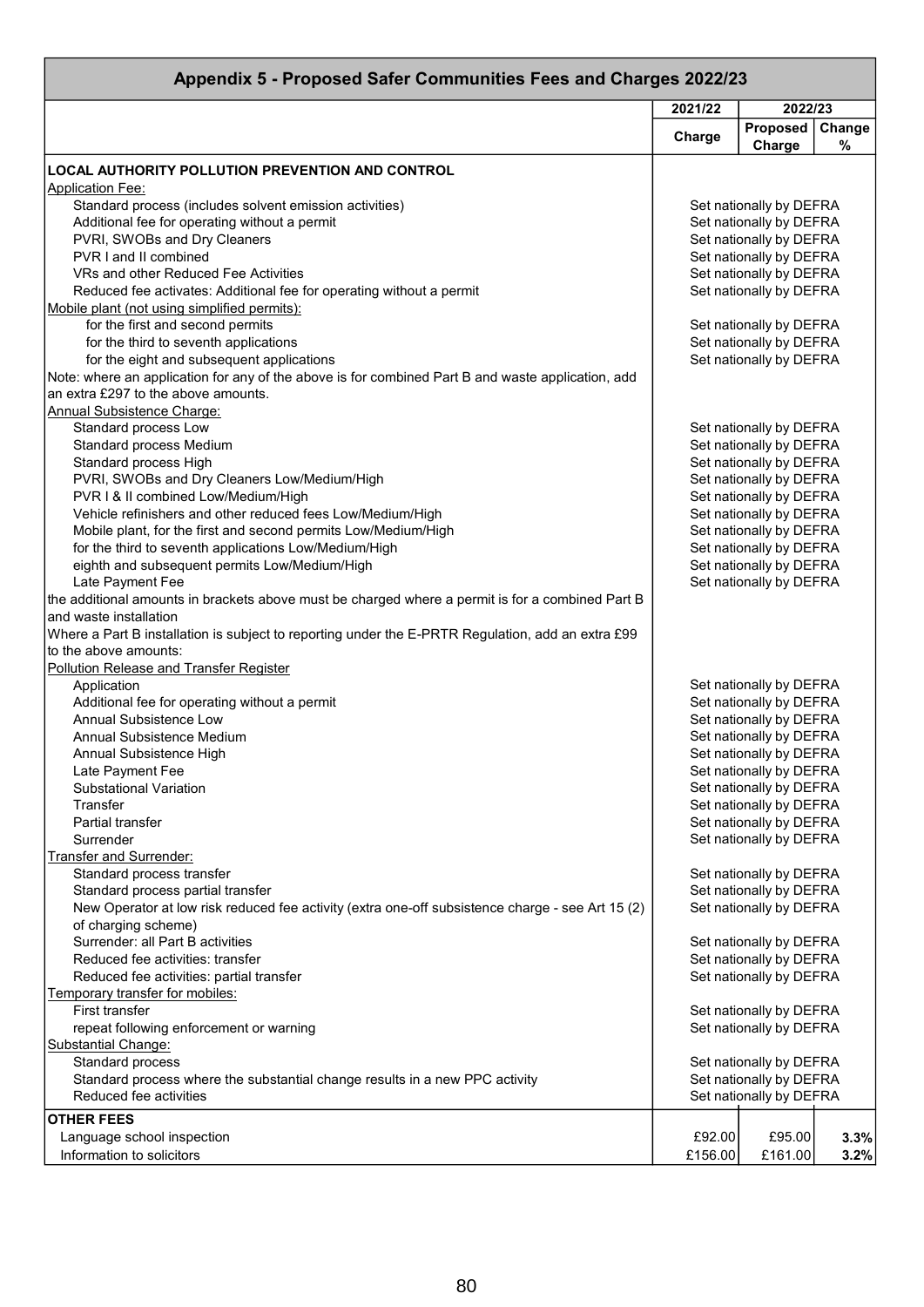| Appendix 5 - Proposed Safer Communities Fees and Charges 2022/23                    |                                   |                    |             |
|-------------------------------------------------------------------------------------|-----------------------------------|--------------------|-------------|
|                                                                                     | 2021/22                           | 2022/23            |             |
|                                                                                     | Charge                            | Proposed<br>Charge | Change<br>% |
| <b>FOOD PREMISES REGISTER</b>                                                       |                                   |                    |             |
|                                                                                     |                                   |                    |             |
| Signal page copy                                                                    | £9.00                             | £9.00              | 0.0%        |
| Copy containing information regarding particular category (by hand)                 | £96.00                            | £99.00             | 3.1%        |
| Copy containing information regarding particular category (by post)                 | £158.00                           | £163.00            | 3.2%        |
| Full copy of register (by hand)                                                     | £294.00                           | £303.00            | 3.1%        |
| Full copy of register (by post)                                                     | £313.00                           | £323.00            | 3.2%        |
| Food Hygiene Rating Scheme (FHRS) re-inspection of premises requested by businesses | £156.00                           | £161.00            | 3.2%        |
| <b>ANIMAL WELFARE</b>                                                               |                                   |                    |             |
| Collection of reclaimed dogs:                                                       |                                   |                    |             |
| Statutory charge (set by government)                                                | £25.00                            | £25.00             | N/A         |
| dog warden charges (includes VAT)                                                   | £30.00                            | £31.00             | 3.3%        |
| kennelling per day (includes VAT)                                                   | £30.00                            | £31.00             | 3.3%        |
| administration charge (includes VAT)                                                | £16.00                            | £16.00             | 0.0%        |
| Vaccination (includes VAT)                                                          | £28.00                            | £29.00             | 3.6%        |
| Dog Control Fixed penalty                                                           | £87.00                            | £90.00             | 3.4%        |
| Noise Pollution - Domestic - Fixed Penalty                                          | £107.00                           | £110.00            | 2.8%        |
| Noise Pollution - Commercial - Fixed Penalty                                        | £535.00                           | £552.00            | 3.2%        |
| <b>Domestic Dog Boarding</b>                                                        |                                   |                    |             |
| <b>Commercial Dog Boarding</b>                                                      |                                   |                    |             |
| Cat Boarding                                                                        |                                   |                    |             |
| Domestic Dog Breeding                                                               |                                   |                    |             |
| <b>Commercial Dog Breeding</b>                                                      | These licence fees were reported  |                    |             |
| Dog Day Care                                                                        | and agreed at Licensing Committee |                    |             |
| Pet Vending                                                                         |                                   | in October 2021.   |             |
| <b>Exhibition of Animals</b>                                                        |                                   |                    |             |
| <b>Hiring Horses</b>                                                                |                                   |                    |             |
| Variation/transfer of licence                                                       |                                   |                    |             |
| Appeals/site visit                                                                  |                                   |                    |             |
| Dangerous Wild Animals                                                              | £268.00                           | £276.00            | 3.0%        |
| <b>Export Licences</b>                                                              | £64.00                            | £66.00             | 3.1%        |
| Zoo                                                                                 | £5,568.00                         | £5,741.00          | 3.1%        |
| Zoo (with dispensation)                                                             | £3,095.00                         | £3,191.00          | 3.1%        |
| <b>HEALTH PROMOTION / EDUCATION</b>                                                 |                                   |                    |             |
| Training Courses:                                                                   |                                   |                    |             |
| Food Safety Level 2 (previously Basic Food Hygiene)                                 | £72.00                            | £74.00             | 2.8%        |
| Intermediate Food Hygiene                                                           | £147.00                           | £152.00            | 3.4%        |
| Food Safety Level 2 retake of exam                                                  | £33.00                            | £34.00             | 3.0%        |
| Level 1 course for 10 people                                                        | P.O.A                             | P.O.A              | N/A         |
| Level 1 course for 15 people                                                        | P.O.A                             | P.O.A              | N/A         |
| <b>ENVIRONMENTAL HEALTH</b>                                                         |                                   |                    |             |
| Contaminated Land Environmental Information Regulations Request (per hour)          | £29.00                            | £30.00             | 3.4%        |
| Export Health Certificate (EHC)                                                     | n/a                               | £110.00 NEW        |             |
| Additional EHCs at the same visit (33% reduction)                                   | n/a                               | £73.00 NEW         |             |
| <b>WORKS IN DEFAULT</b>                                                             |                                   |                    |             |
| Environmental Health Manager                                                        | £97.00                            | £100.00            | 3.1%        |
| Senior EHO per hour                                                                 | £90.00                            | £93.00             | 3.3%        |
| EHO/Senior Technical Officer                                                        | £80.00                            | £82.00             | 2.5%        |
| Technical Officer per hour                                                          | £73.00                            | £75.00             | 2.7%        |
| Admin staff per hour                                                                | £43.00                            | £44.00             | 2.3%        |